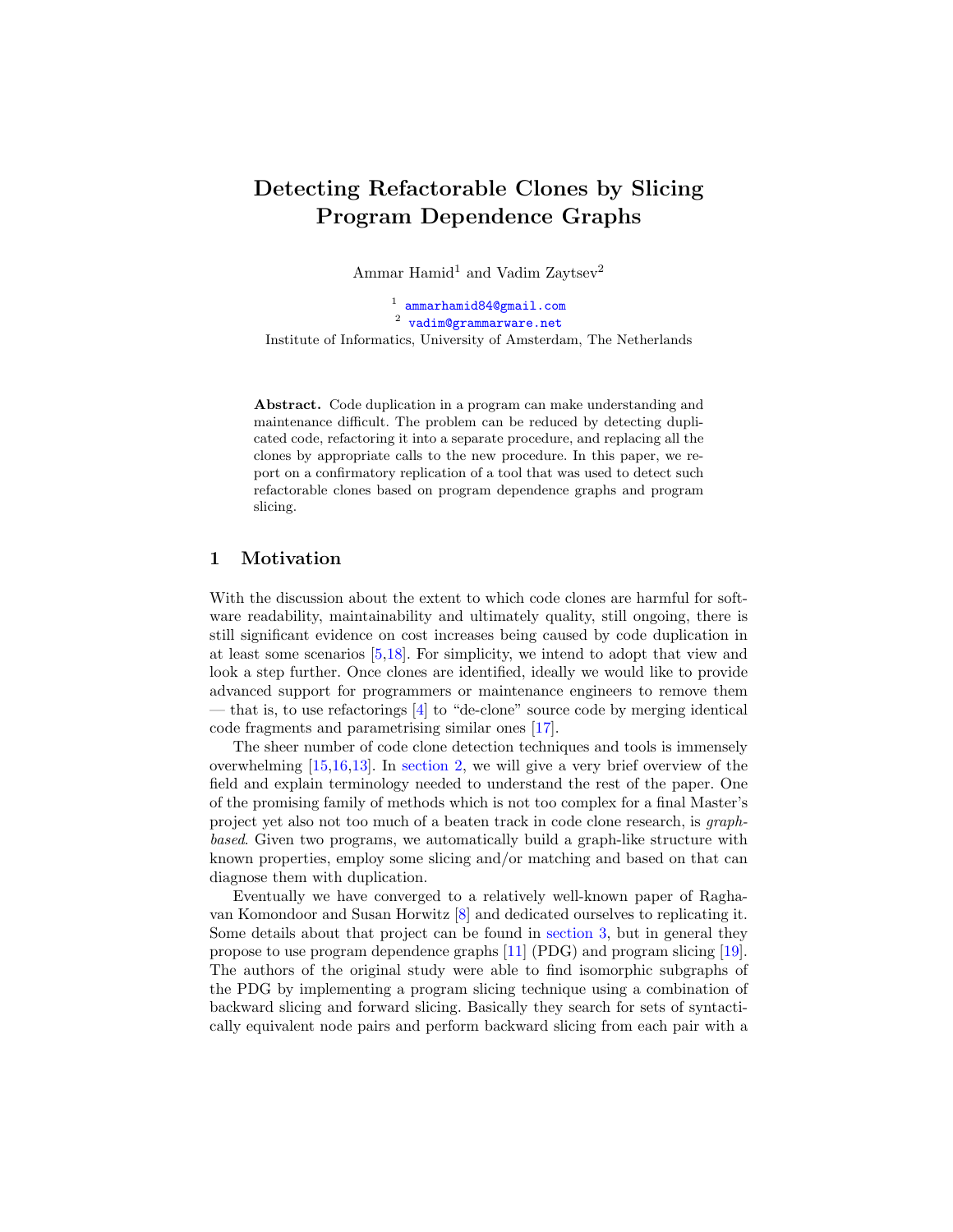single forward slicing pass for matching predicates nodes. The theoretical foundation behind this method mostly lies in plan calculus [\[14\]](#page-11-10) and an advanced graph partitioning algorithm  $[6,7]$  $[6,7]$  and essentially allows to detect clones semantically, regardless of various refactorings that may have been applied to some of the copies but not to others. This leads to reporting only those clones that can indeed be refactored — as we show on [Table 1.](#page-2-0)

We modified the original study in several ways: some were forced upon us by technicalities, for others we had our own reasons — all explained in [section 4.](#page-6-0) We report our results, compare them to the original study and try to explain the differences in [section 5](#page-8-0) and conclude the paper with [section 6.](#page-10-0)

## <span id="page-1-0"></span>2 Background

Several studies show that 7–23% of the source code for large programs is duplicated code [\[2,](#page-11-13)[9\]](#page-11-14). Within a project, code duplication will increase code size, and make maintenance difficult. Fixing a bug within a project with a lot of duplicated code is becoming a challenge because it is necessary to make sure that the fix is applied to all of the duplicated instances. Lague et al [\[10\]](#page-11-15) studied the development of a large software system over multiple releases and found that programmers often missed some copies of the duplicated code when performing modification. Similar results have been observed by Geiger et al [\[5\]](#page-11-0) and Thummalapenta et al [\[18\]](#page-11-1) who observe the already expected negative impact of clone co-evolution on software maintenance effort.

In code duplication studies we usually distinguish among the following types of clones  $[13,15]$  $[13,15]$ :

- $-$  *Exact clones* (type 1) identical duplicates with some variations allowed in whitespace and comments;
- $P\ =\$  Parametrised clones (type 2) variations are allowed in identifier names, literals, even variable types;
- Near miss clones (type 3) statements are allowed to be changed, added or removed up to some extent;
- Semantic clones (type  $4$ ) same computation with a different syntax and possibly even different algorithms;
- Structural clones higher level similarities, conceptually bottom-up-detected implementation patterns;
- Artefact clones function clones and file clones;
- Model clones duplicates over artefacts other than code;
- $\sim$  Contextual clones code fragments deemed duplicate due to their usage patterns.

Out of these, type 2 and type 3 are the most well-researched ones, with model clones quickly getting more and more attention every year.

Techniques and tools can be roughly classified into these groups [\[13,](#page-11-6)[16\]](#page-11-5) (in the parenthesis we show a software artefact category in the terms of parsing-ina-broad-sense megamodel [\[20\]](#page-11-16)):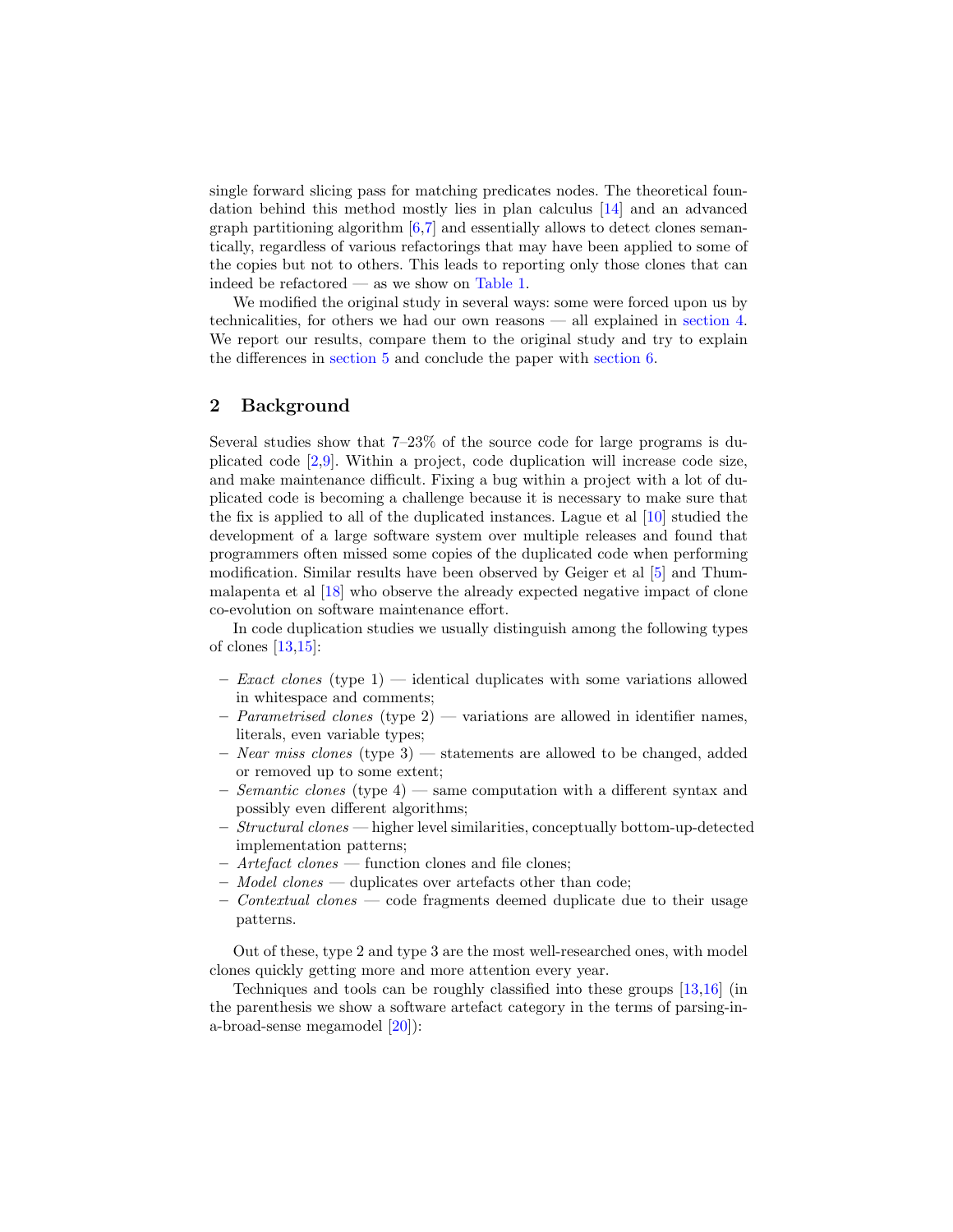| Procedure 1                                                                             |                                                                                                                                                                                                | <b>Rewritten Procedure 1</b>                                             |                                                                                                                                                                      |  |  |  |
|-----------------------------------------------------------------------------------------|------------------------------------------------------------------------------------------------------------------------------------------------------------------------------------------------|--------------------------------------------------------------------------|----------------------------------------------------------------------------------------------------------------------------------------------------------------------|--|--|--|
| $^{++}$<br>$^{++}$<br>$++$<br>$^{++}$<br>++<br>$^{\mathrm{+}}$                          | int foo(void) {<br>int $i = 1$ ;<br>bool $z = true$ ;<br>int $t = 10$ ;<br>int $j = i + 1$ ;<br>int n;<br>for $(n=0; n<10; n++)$ {<br>$j = j + 5;$<br>ł<br>int $k = i + j - 1$ ;<br>return k;  | **<br><b>}</b>                                                           | int foo(void) {<br>bool $w = false;$<br>int $t = 10$ ;<br>return new_procedure_bar();                                                                                |  |  |  |
| ł                                                                                       |                                                                                                                                                                                                |                                                                          |                                                                                                                                                                      |  |  |  |
| Procedure 2                                                                             |                                                                                                                                                                                                |                                                                          | <b>Rewritten Procedure 2</b>                                                                                                                                         |  |  |  |
| $^{++}$<br>++<br>$++$<br>$^{++}$<br>$^{\mathrm{++}}$<br>$^{\mathrm{+}}$<br>$\mathbf{r}$ | int bar(void) {<br>int $i = 1$ ;<br>bool $w = false;$<br>int $t = 10$ ;<br>int s;<br>int $b = a + 1$ ;<br>for $(s=0; s<10; s++)$ {<br>$b = b + 5$ ;<br>}<br>int $c = a + b - 1$ ;<br>return c; | **<br>}                                                                  | int bar(void) {<br>bool $w = false$ ;<br>int $t = 10$ ;<br>return new_procedure_bar();                                                                               |  |  |  |
|                                                                                         |                                                                                                                                                                                                |                                                                          | Newly extracted procedure:                                                                                                                                           |  |  |  |
|                                                                                         |                                                                                                                                                                                                | $^{\mathrm{+}}$<br>$^{++}$<br>$^{++}$<br>$++$<br>$^{++}$<br>$^{++}$<br>} | int new_procedure_bar(void) {<br>int $i = 1$ ;<br>int $j = i + 1$ ;<br>int n;<br>for $(n=0; n<10; n++)$ {<br>$j = j + 5;$<br>}<br>int $k = i + j - 1$ ;<br>return k; |  |  |  |

<span id="page-2-0"></span>Table 1. Two functions with duplicated code and a refactoring result. In the left column, the duplicated code is marked with ++; in the right column clones are replaced with calls to a newly extracted function. This example demonstrates that not everything that has the same structure or the same syntax is reported as clones (e.g. int t = 10; which has no shared predecessor).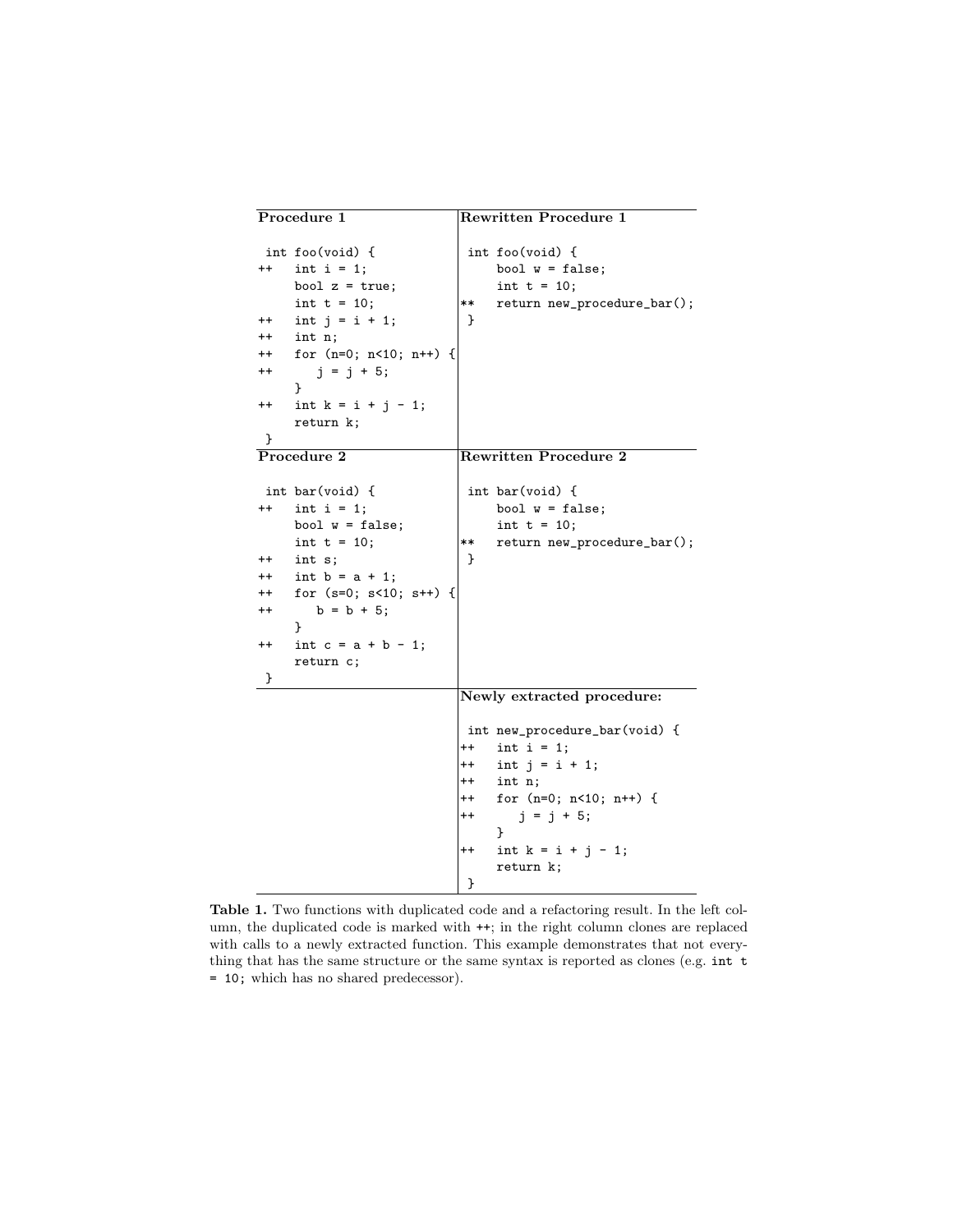- $-$  Text based (Str) such as SIMIAN blazingly fast methods usually looking for exact clones, quite often in a language-independent, -parametric or -agnostic manner;
- $-$  Token based (TTk, Lex) such as CCFINDER somewhat more sophisticated lexical tools;
- Tree based (Ptr, Cst, Ast) such as DECKARD looking for clones in parse trees, suffix trees or abstract syntax trees;
- $-$  Graph based (Ast, Dia) such as DUPLIX making decisions based on control flow graphs, data dependency graphs, program dependence graphs or partite sets and vertices;
- $-$  Model based (Dia) such as CONQAT metamodel-specific representation, usually graph-like;
- $-$  *Metrics based* such as COVET using metrics, fingerprinting and/or clustering to work on text or ASTs;
- $-$  Hybrid such as CLONEMINER independent component analysis, some variants of semantic indexing and longest subsequence methods that require reasoning over trees, memory states, vector spaces, etc.

Following the original paper  $[8]$ , we use CodeSurfer<sup>[3](#page-3-0)</sup>, a commercial tool that can be used to generate program dependence graphs (PDGs) from C programs. It provides an API that can be used from Scheme programs [\[1\]](#page-10-1). In general, PDG nodes represent program statements and predicates, while PDG edges represent data and control dependencies. PDG provides an abstraction that ignores arbitrary sequencing choices made by a programmer, and instead captures the important dependences among program components. Essentially, a program dependence graph is built starting from a control flow graph (CFG) with statements as nodes and possible transitions among them as edges, which is then analysed for dominance to form an acyclic post-dominator graph — the two are merged into a control dependence graph. A program dependence graph is formed from the control dependence graph by enhancing it with additional edges for all data dependencies, an example is given on [Figure 1.](#page-4-1) The resulting complex structure is graph-like with nodes of several kinds (regions, statements, entry/exit points) and edges of several kinds (data/control dominance, possibly labelled) — there are algorithmic variations which are not important for understanding the current paper. Such a PDG is remarkable in a sense that it captures many structural aspects of a program and still allows to abstract from concrete details such as variable names and precise positioning of the code. For a larger/smaller scale, related methods are used such as system dependence graphs (SDGs) or execution dependence graphs (EDGs) [\[12\]](#page-11-17).

The last bit of background needed for understanding this paper is program slicing [\[19](#page-11-9)[,3\]](#page-11-18), which is a well-known technique for obtaining a "view" of a program with only those statements that are relevant for the chosen variable. In terms of PDG we can have two query types in program slicing [\[7\]](#page-11-12). Backward slicing from node  $x$  means finding all the nodes that influence the value of node

<span id="page-3-0"></span><sup>3</sup> CodeSurfer, <http://www.grammatech.com/research/technologies/codesurfer>.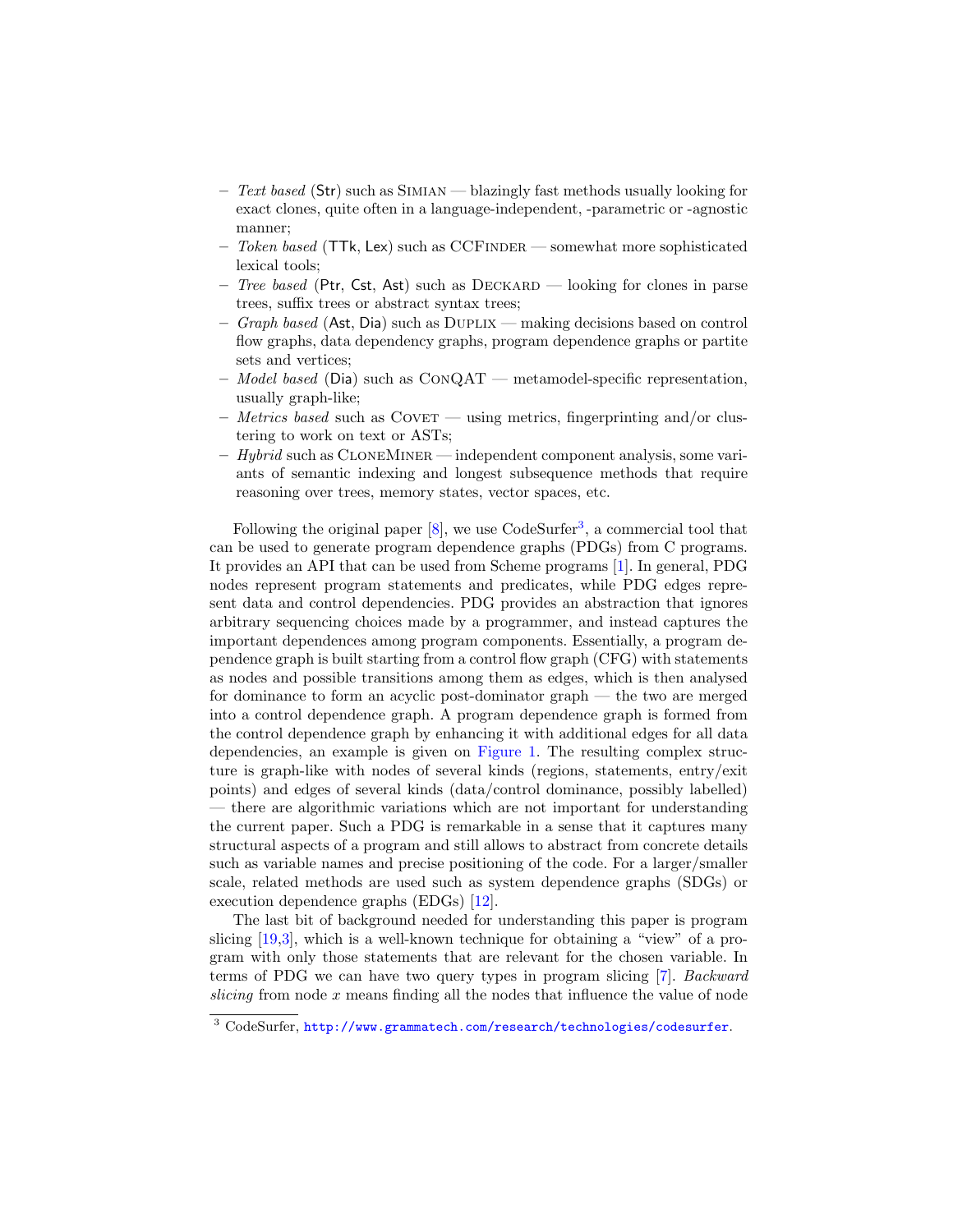

<span id="page-4-1"></span>Fig. 1. A tiny code fragment demonstrating the concept of a program dependence graph: the listing on the left; the corresponding PDG fragment on the right (only data dependencies for sum are shown, the complete graph is much bigger and more cluttered) [\[21\]](#page-11-19).

x. Forward slicing from node y means finding all the nodes that are influenced by node y. This is an important technique to filter out any statements that are irrelevant for clone detection.

# <span id="page-4-0"></span>3 Original study

The main research question asked by Komondoor and Horwitz is the following: can we find code clones of type 3 (non-contiguous, reordered, intertwined), which are refactorable into new procedures? [\[8\]](#page-11-7)

# 3.1 Approach

To detect clones in a program, we represent each procedure using its PDG. In PDG, vertex represents program statement or predicate, and edge represents data or control dependences. The algorithm performs four steps (described in the following subsections):

- Step 1: Find relevant procedures
- Step 2: Find pair of vertices with equivalent syntactic structure
- Step 3: Find clones
- $-$  *Step 4:* Group clones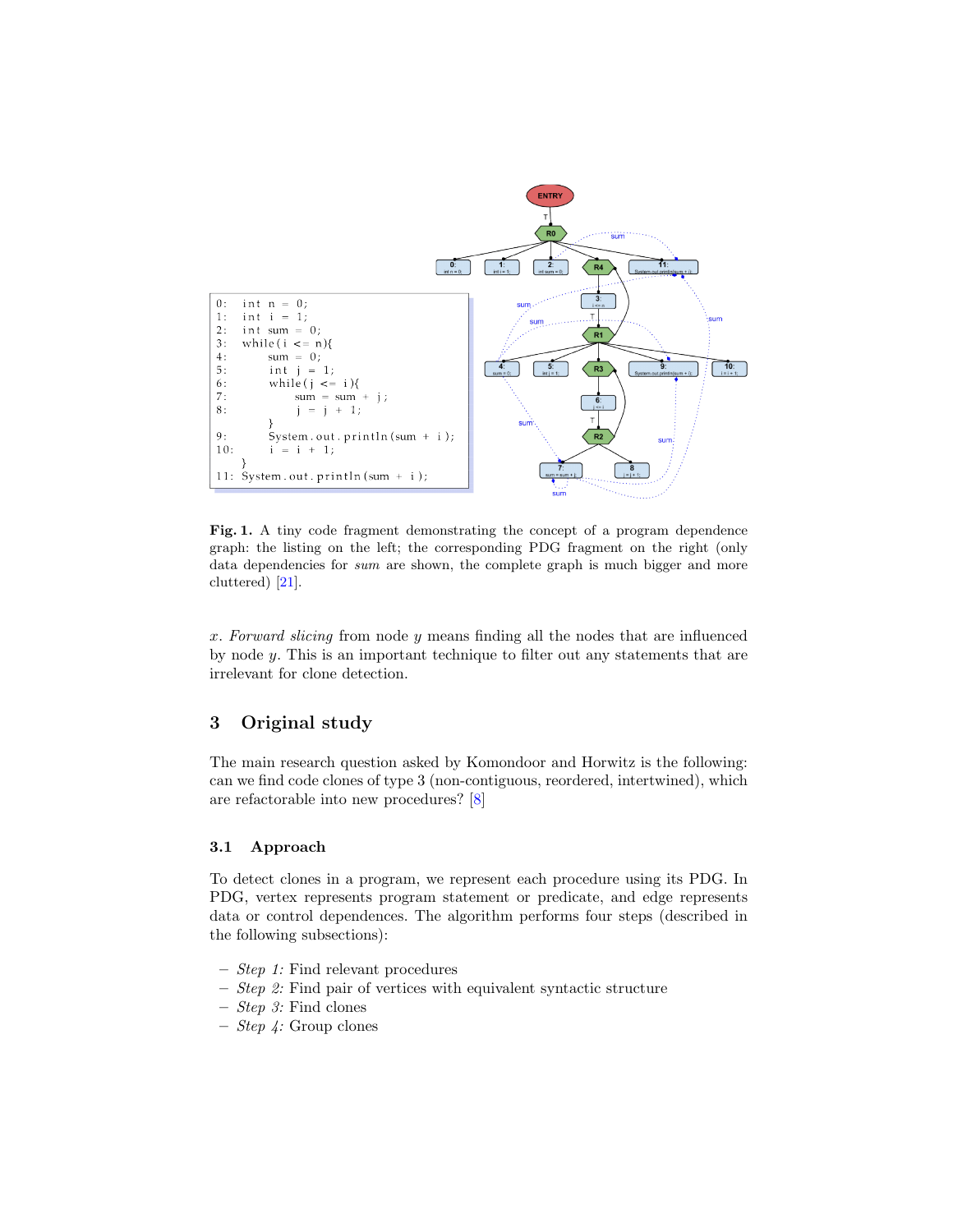Find relevant procedures. We are only interested in finding clones for procedures that are reachable from the main program execution. Only then we can safely remove unreachable procedures from our program and just not detect clones of them. We do this by getting a system initialisation vertex and forwardslicing with data and control flow. This will return all PDGs (including user defined and system PDGs) that are reachable from the main program execution. From that result, we further filter those PDGs to find only the user defined ones, ignoring system libraries.

Find pairs of vertices with equivalent syntactic structure. We scan all PDGs from the previous step to find vertices that have the type expression (e.g. int  $a = b + 1$ ). From those expression vertices, we try to match their syntactic structure with each other. To find two expressions with equivalent syntactic structures, we make use of Abstract Syntax Tree (AST). This way, we ignore variable names, literal values, and focus only on the structure, e.g. int  $a = b + 1$  is equivalent with int  $k = 1 + 1$ , where both expression has the same type, which is int).

Find clones. From a pair of equivalent structure expressions, we back-slice to find their predecessors and compare them with each other. If the AST structures of their predecessors are the same then we store it in the collection of clones found. Because of this step, we can find non-contiguous, reordered, intertwined and refactorable clones. Refactorable clones in this case mean that the found clones are meaningful and it should be possible to move it into a new procedure without changing their semantic.

Group clones. This is the step where we make sense of the found clones before displaying them. For example, when using CodeSurfer, the vertex for a while-loop doesn't really show that it is a while loop but rather showing its predicate, e.g.  $while (i \leq 10)$  will show as a control-point vertex  $i \leq 10$ . Therefore, it is important that the found clones are mapped back to the actual program text representation and grouped together before displaying them. It is important that the programmer can understand and take action on the reported clones.

Experimental setup. The authors of the original paper used CodeSurfer version 1.8 to generate PDGs and wrote Scheme program of 6123 lines that access CodeSurfer API to work with the generated PDGs. They also had to have a C implementation of **4380** lines to do the processing of those PDG to actually find clones.

They were able to find isomorphic subgraphs of the PDG by implementing a program slicing technique that used a combination of backward slicing and forward slicing. They applied it to some open-source software written in C (tail, sort, bison) and demonstrated the capability of slicing to detect non-contagious code clones. We will show the actual numbers later when we compare the results with the replication.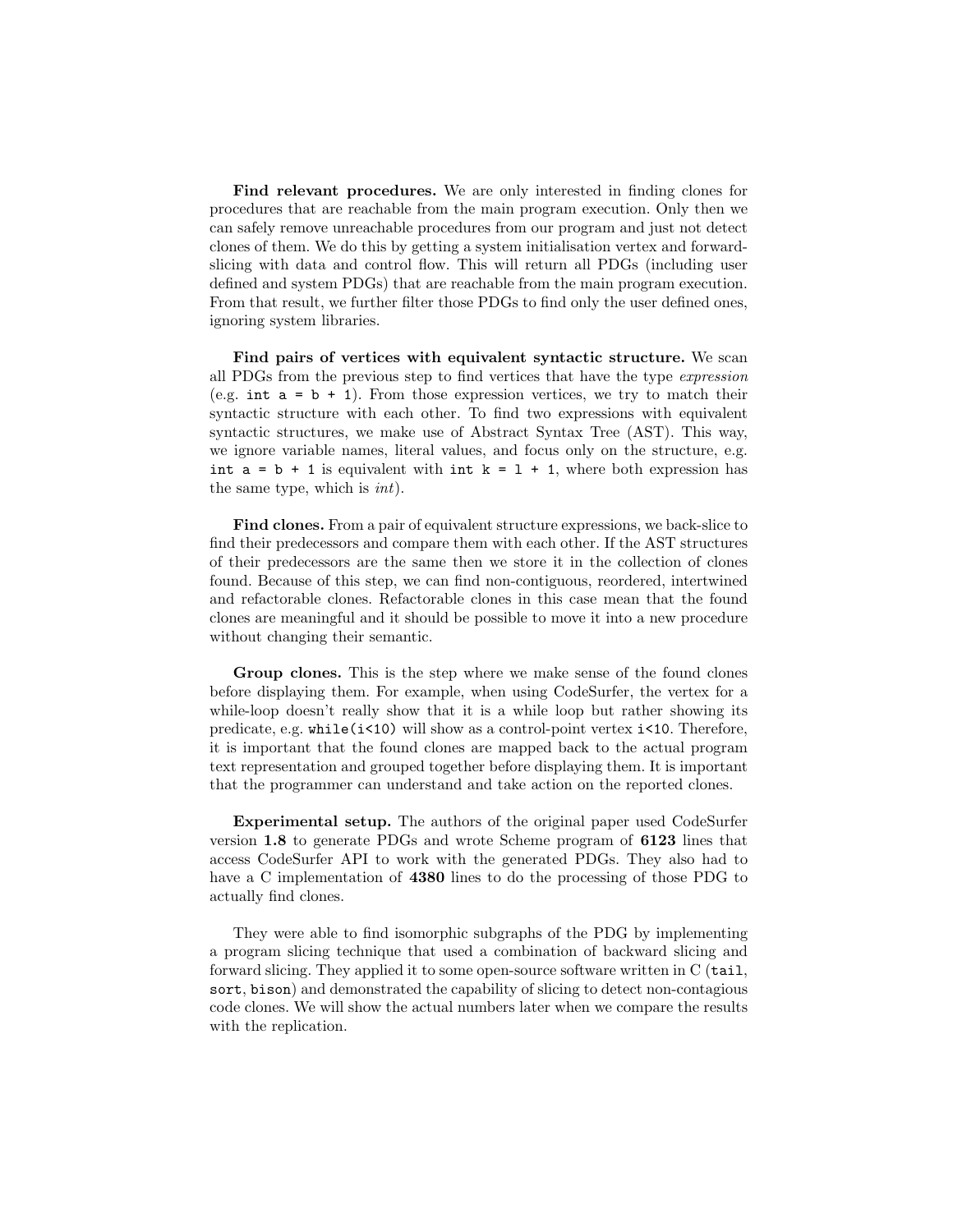## <span id="page-6-0"></span>4 Changes to the original study

The motivation of this replication study is to be able to validate algorithm and results of the original study. Once validated, we would like to publish our code and intermediate results into a public repository so that it is easier for any future researchers to either re-validate our results or to extend our program.

We had to use CodeSurfer 2.3 instead of 1.8 used in the original study: just to get it running was already a challenge impossible to overcome — we would eventually need to do a sandboxing of some 2001 version of OS, which would then need to be properly licensed (CodeSurfer is not open source, but we have applied for the academic license and got both 1.8 and 2.3 to experiment with).

Porting the existing code (kindly provided to use by Raghavan Komondoor) to the new version of CodeSurfer was also ruled out as a viable option: the API changed too much, and actually covered many things with standard calls that needed to be programmed in full when working with version 1.8. In the end, we reimplemented the algorithm from scratch, using both the original paper and the code behind it as guides. Our implementation has 536 LOC of Scheme, which is huge improvement against the 6123 LOC of the original study. The improvement is mostly not ours to claim, but CodeSurfer API's. For post-processing of clones, we wrote a Ruby script, which was again shorter: 161 LOC versus the original 4380 LOC, partly due to the improved API, but partly also due to the language choice (the original post-processing was done in  $C_{++}$ ). Actually, given a bit more time, it should have been possible to avoid post-processing entirely, or rather to implement in all in Scheme. The code is available online for anybody to do this — <http://github.com/ammarhamid/clone-detection> — we accept pull requests.

There are several other important changes from the original paper that we need to explain. As mentioned above, we only detect clones within the reachable procedures, excluding any unused procedures that are not reachable from main execution. This makes the result more accurate, since dead code is out of our consideration.

Furthermore, we only use backward slicing and no forward slicing to detect clones. Let us have a look at the example on [Table 2.](#page-7-0) According to the original paper, only statements indicated by ++ will be reported as clones while statement marked with \*\* is excluded. The main argument according to the original paper is that fp3 is used inside a loop but the loop predicate itself is not matching (for loop and the first while loop predicate doesn't match) – or a so called cross loop [\[8\]](#page-11-7).

However, we argue that we should still report the statement marked with \*\* as a clone together with the fact that their loop predicate doesn't match. For a software developer it would mean one could still refactor this into two separate procedures, instead of a single procedure proposed by the original paper [\(Table 3](#page-7-1) and [Table 4\)](#page-7-2). Therefore, we consider that forward slicing is only necessary to define refactoring strategy and not for detecting the clone itself.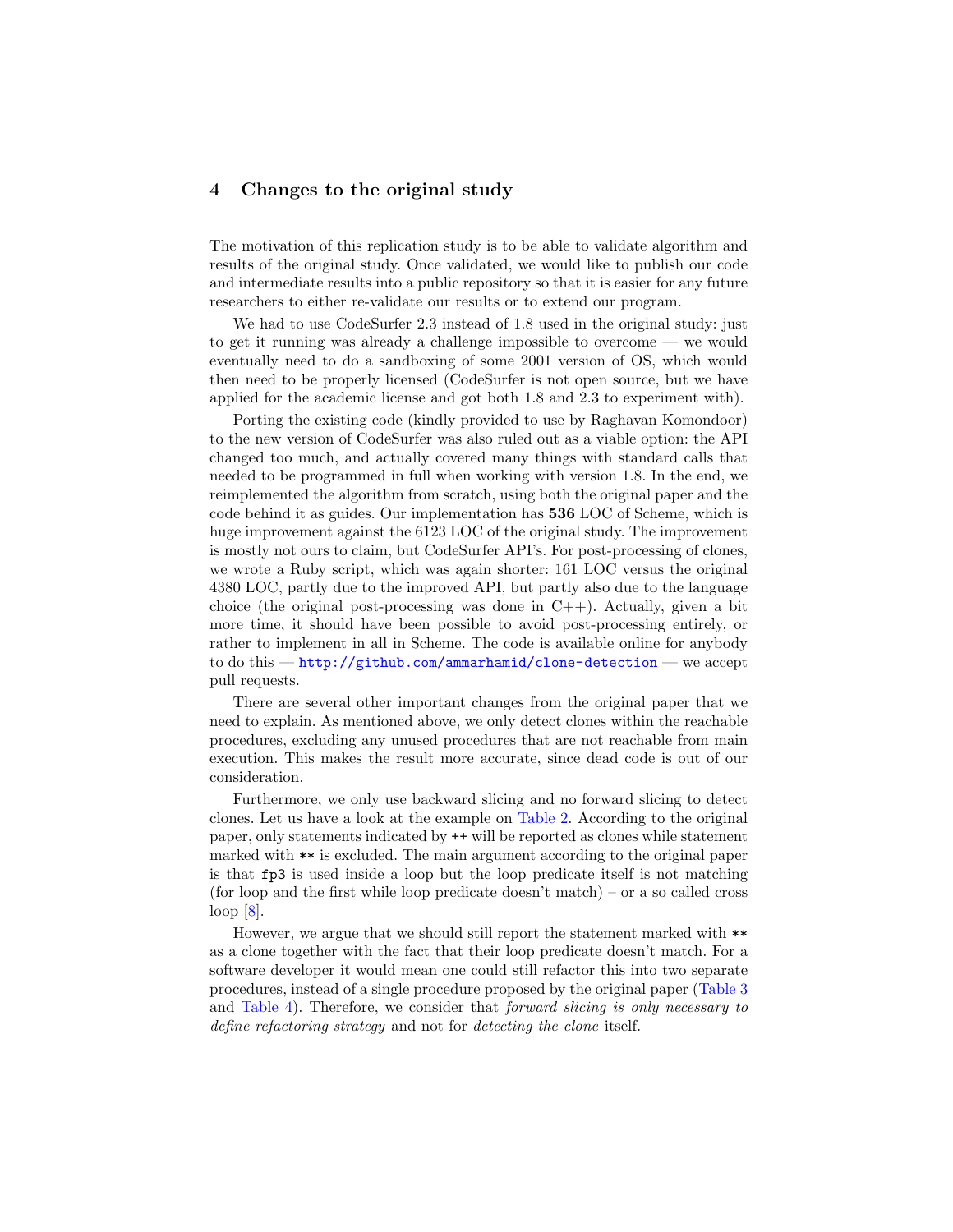```
Fragment 1 Fragment 2
  ... ...
** fp3 = lookaheadset + tokensetsize; ** fp3 = base + tokensetsize;
  for(i = 1) okaheads (state); \qquad \qquad ...
     i < k; i++) {<br>
fp1 = LA + i * tokensetsize;<br>
j+1 = LA + i * tokensetsize;<br>
j+1 = IA + i * tokensetsize;
++ fp1 = LA + i * tokensetsize;
++ fp2 = lookaheadset; ...
++ while (fp2 < fp3) { |++ fp1 = base;
++ *fp2++ |= *fp1++; ++ fp2 = F + j * tokensetsize;
     } ++ while(fp1 < fp3) {
  } |++ *fp1++ |= *fp2++;
                                    }
                               }
```
<span id="page-7-0"></span>Table 2. Two clones from bison that illustrates the necessity to have a forward slicing according to the original paper [\[8\]](#page-11-7)

| The new fragment 1             | The new fragment 2                    |  |  |  |
|--------------------------------|---------------------------------------|--|--|--|
|                                |                                       |  |  |  |
| .                              |                                       |  |  |  |
| $fp3 = location(lookakeedset,$ | $fp3 = location(base, tokensetsize);$ |  |  |  |
| tokensetsize);                 |                                       |  |  |  |
| .                              | $if(rp) { }$                          |  |  |  |
| $for(i = look aheads(state);$  | while((j = *rp++) > 0) {              |  |  |  |
| $i \lt k$ ; $i++)$ {           |                                       |  |  |  |
| compute(LA, lookaheadset,      | compute(F, base,                      |  |  |  |
| i, tokensetsize, fp3);         | j, tokensetsize, fp3);                |  |  |  |
|                                |                                       |  |  |  |
|                                |                                       |  |  |  |

<span id="page-7-1"></span>Table 3. The new fragments after refactoring (without forward slicing)

#### The extracted procedures

```
int location(int base, int size) { return base + size; }
void compute(int cons, int base, int index, int size, int loc) {
   fp1 = const + index * size;fp2 = base;while (fp2 < loc) { *fp2++ |= *fp1++; } }
```
<span id="page-7-2"></span>Table 4. The new refactored procedures. In this case, procedure location has only one statement which probably unnecessary to create a new procedure for it. But the point is if we use forward slicing in clone detection phase, we might hide this statement prematurely from the programmers, who at least should be aware of the situation before proceeding with refactoring.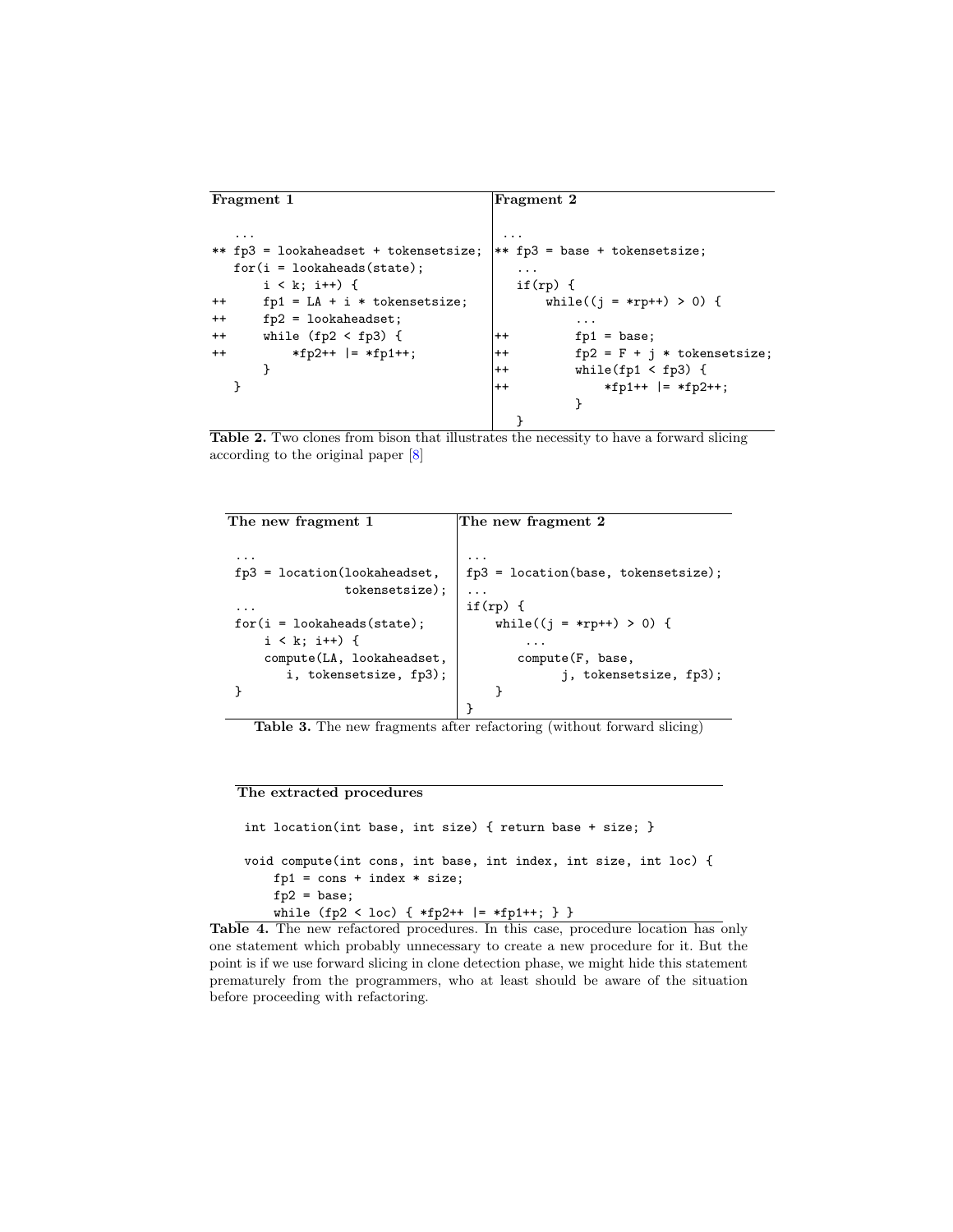| Study       |       | Program LOC PDG nodes |       | Elapsed time, minutes: seconds |       |       |
|-------------|-------|-----------------------|-------|--------------------------------|-------|-------|
|             |       |                       |       | Scheme                         | $C++$ | Ruby  |
| Original    | tail  | 1569                  | 2580  | 00:40                          | 00:03 |       |
| Replication | tail  | 1668                  | 3052  | 00:05                          |       | 00:01 |
| Original    | sort  | 2445                  | 5820  | 10:00                          | 00:07 |       |
| Replication | sort  | 2499                  | 6891  | 00:30                          |       | 00:01 |
| Original    | bison | 11540                 | 28548 | 93:00                          | 01:05 |       |
| Replication | bison | 10550                 | 33820 | 126:00                         |       | 00:42 |

<span id="page-8-2"></span>Table 5. Comparison on program size, number of nodes, implementation and time.

### <span id="page-8-0"></span>5 Results

To be as close to the original paper as possible, we used the GNU git repositories<sup>[4](#page-8-1)</sup> to locate versions that were released around 2001: CoreUtils 4.5.2 (for tail and sort) and Bison 1.29 (for bison).

[Table 5](#page-8-2) shows the comparison of the sizes of the three programs (in number of LOC and in number of nodes), and the running times for the algorithm between the original and replication study. [Figure 2](#page-9-0) shows the comparison of the result in details between the original and replication study.

We do not have a solid explanation for the differences observed, but we can hypothesise on some issues:

Altered algorithm. We did use a slightly different algorithm (only reachable code; no forward slicing) to detect clones. However, we have also tried running it exactly as it was intended originally, and the differences were rather minor and could not explain some of the drastic differences.

Manual inspection was performed to ensure that the clones detected by our tool are indeed clones and are indeed refactorable. It was possible to review all clones from tail and sort and cover a random selection of clones for bison — no false positives were found.

Bison running time in the original study is suspiciously short, which does not reflect the explosive performance behaviour that we have observed in our implementation. This could indicate a bug in one of the implementations, or point to a drastically different (optimised, distributed) algorithm used for the actual run of the original experiment. It could also be a simple reporting mistake (e.g., "one and a half hours" reported instead of actual "one and a half days").

Size of some clones reported for tail and bison is longer than most functions (group 70+), which means either a mistake or some unreported procedure used in the original experiment to combine several subsequent full-function clones into one.

Testing a program of 10 KLOC is always harder than testing a program of 1 KLOC, especially if both programs are algorithmically heavy yet the shorter one relies on a more advanced API. More investigation is needed to see which of these factors were at play and which results are closer to the truth.

<span id="page-8-1"></span><sup>4</sup> <http://git.savannah.gnu.org/cgit/>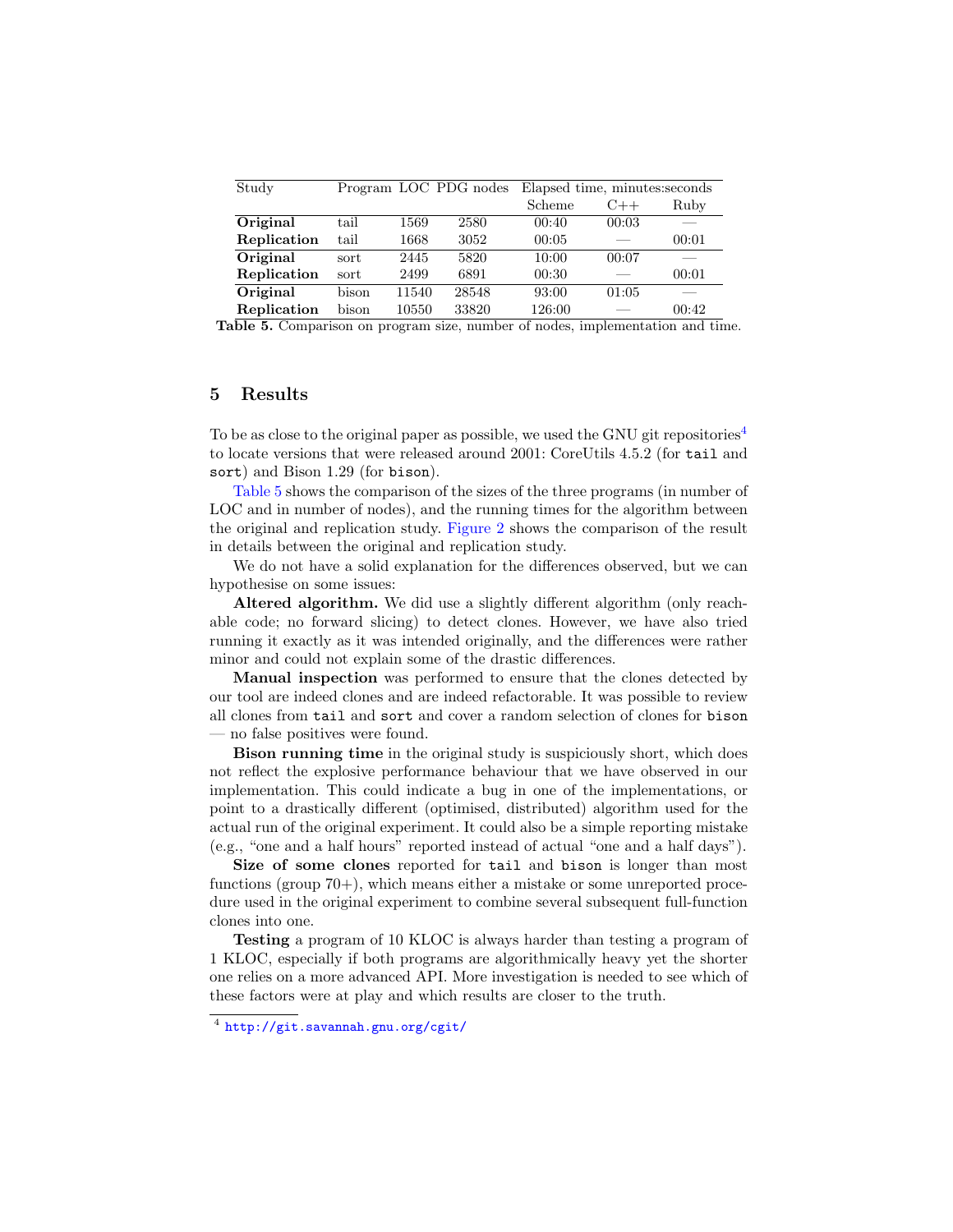

<span id="page-9-0"></span>Fig. 2. Detailed comparison results between the original and replication study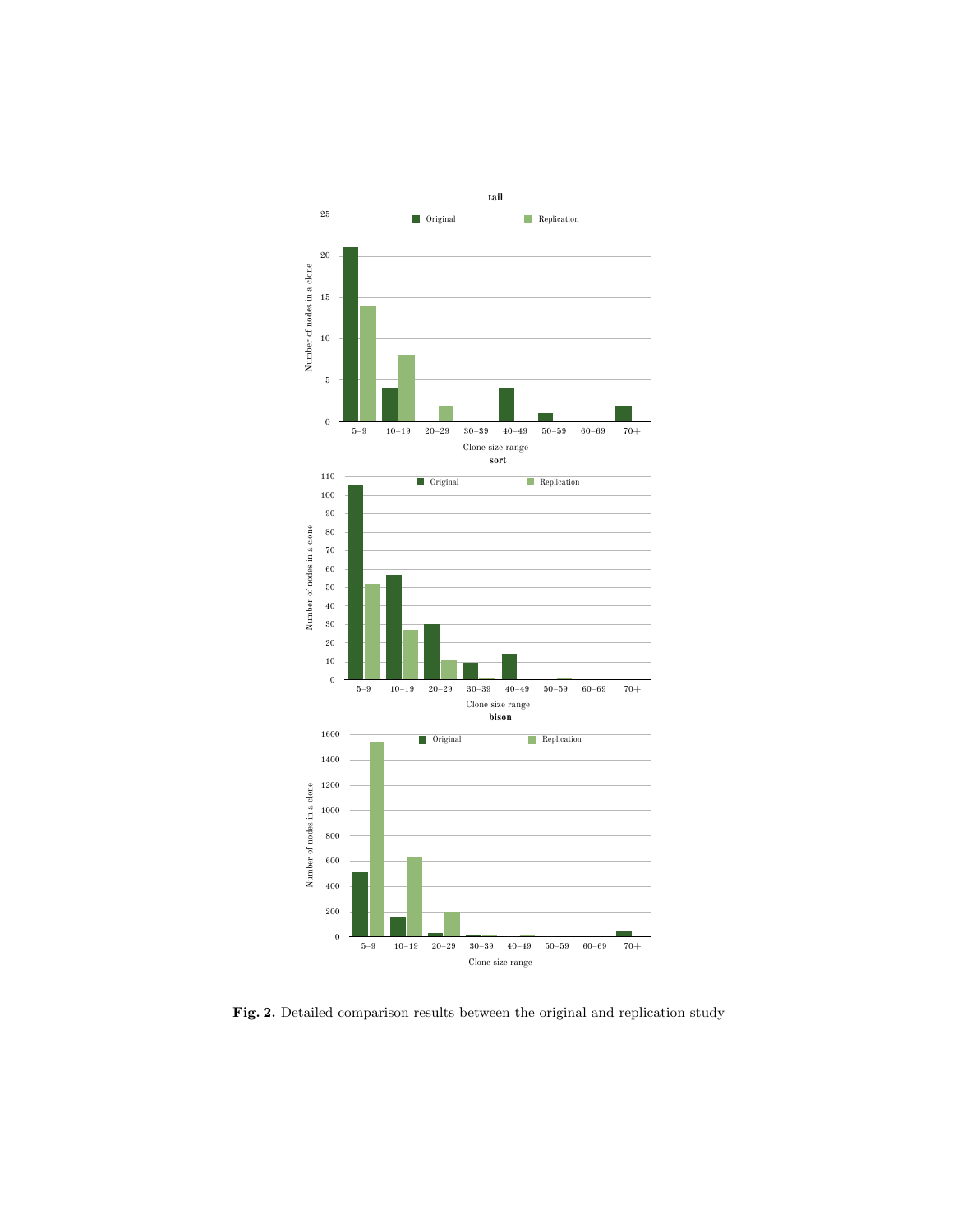# <span id="page-10-0"></span>6 Conclusion

We have departed on a quest to find refactorable semantic clones and have conducted a replication of a paper that did it with PDG and program slicing. Our results are statistically somewhat different from the results of the original study, but we can conclude nevertheless that the algorithm described there, works. So, the fusion of PDG and slicing is suitable for Type 3 clone detection.

As a side product, we have noticed how significantly CodeSurfer has improved over the years: the amount of code we needed to write to achieve the same objectives, is ten times less than what had to be done 13 years ago, with almost no postprocessing of the obtained results needed.

As for quantitative differences, unfortunately we could not compare them in detail since we lack the original data, and we failed in getting the code operational (it would require an old version of CodeSurfer operating on an old system, preferably with performance comparable to the machine used for the original experiment). However, we do present some evidence of correctness in the form of manually reviewed code clones that we reported. We can also conclude that the clones are indeed refactorable — this has been evaluated through manual inspection of the tool reports.

Both the code and the intermediate results of our experiments have been shared as open source: <http://github.com/ammarhamid/clone-detection>, to make it easier to revalidate, replicate, and extend. We hope our clone detector is a suitable tool to use for future work. Possible future extensions should include detecting interprocedural clones as well, which would allow detection of type 4 clones and refactorings such as inlining variables and extracting methods. Intuitively, it would be more useful to provide results over bigger related code fragments — however, the practical consequences remain to be seen.

### Acknowledgement

We would like to thank Raghavan Komondoor for sharing his code: we ended up not using it directly, but having it at hand helped us to understand some details and make a better comparison. We would also like to thank David Vitek from GrammaTech for helping us obtaining an academic license for CodeSurfer and trying to work us through the changes from 1.8 to 2.3 — again, we ended up not opting for a migration, but quickly estimating that to be too much of an undertaking, was a part of this project's success. Last but not least, our thanks go to the participants of SATToSE 2014 for all the discussions we have had in L'Aquila.

# References

<span id="page-10-1"></span>1. H. Abelson, R. K. Dybvig, C. T. Haynes, G. J. Rozas, I. Adams, N. I., D. P. Friedman, E. Kohlbecker, J. Steele, G. L., D. H. Bartley, R. Halstead, D. Oxley, G. J. Sussman, G. Brooks, C. Hanson, K. M. Pitman, and M. Wand. Revised<sup>5</sup> Report on the Algorithmic Language Scheme. Higher-Order and Symbolic Computation,  $11(1):7-105$ , 1998.